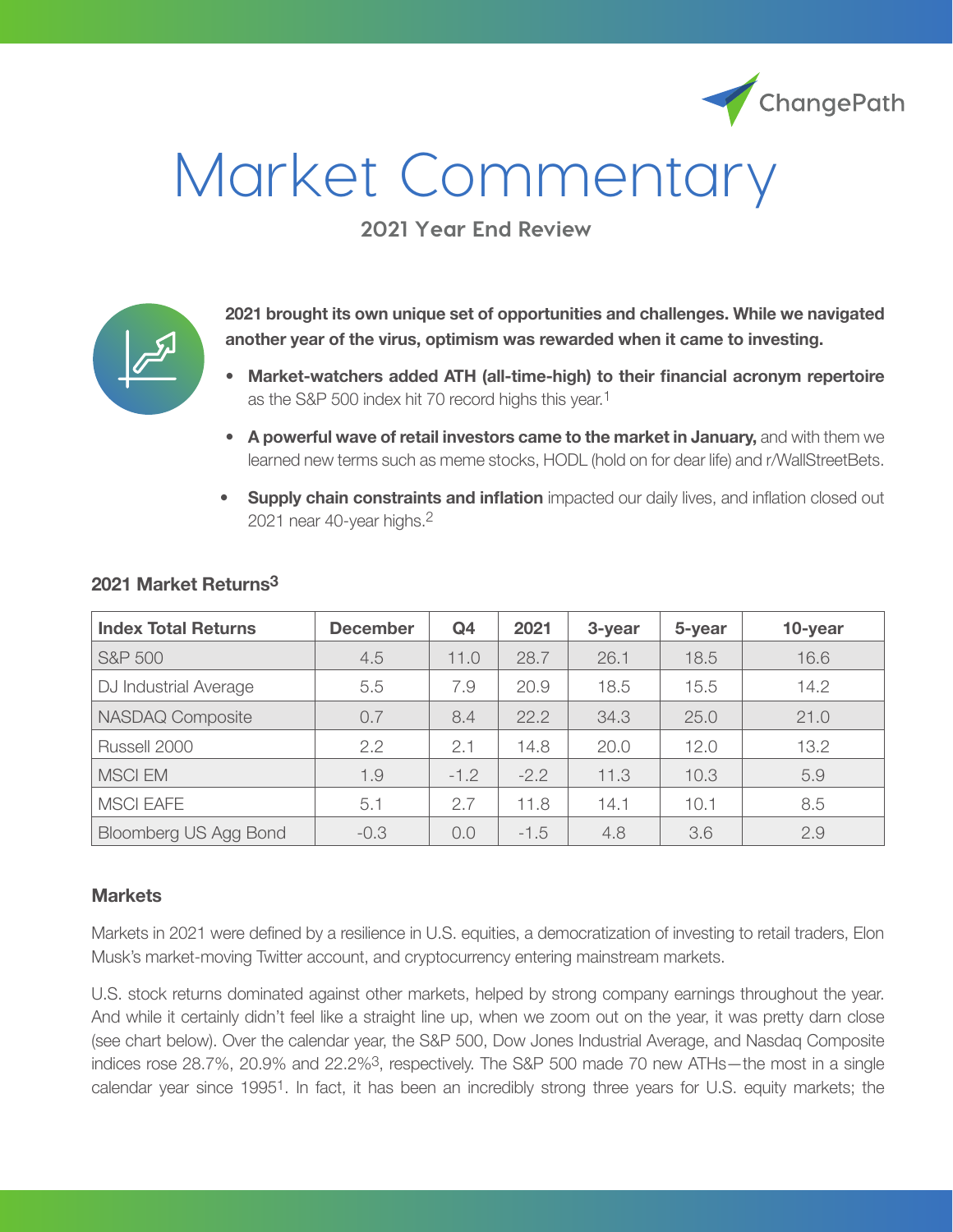strongest 3-year period we've seen since we were contemplating what would happen at midnight on Y2K.<sup>1</sup>

While there was significant performance dispersion throughout the year on a sector level, it was the first time since data going back to 2001 that all 11 S&P 500 sectors finished with double-digit gains.<sup>1</sup>

While there was strong performance across sectors, there was dispersion at the company level. Some of the bigger names such as Alphabet, Microsoft, Apple, and of course Tesla stand out, rising 65%, 51%, 34%, and 56%, respectively5. There was also significant volatility across companies. One big source of volatility was from retail investors, who came with a force to the markets in January and never looked back. Also known as meme madness, social media platforms featured a few heavily shorted stocks to rally behind, e.g., GME and AMC.

But when it comes to volatility, it's hard to beat cryptocurrency, which took center stage in the headlines this year for good reason. Bitcoin hit an ATH above \$69,000, but ended the year with lackluster performance, settling at about \$46,000.4 The first bitcoin futures ETFs launched providing more access to the asset, and the ProShares Bitcoin Strategy ETF (BITO) became the fastest ETF ever to hit \$1 billion—garnering as much in just two days.6

And then there were bonds, an asset class that simply could not keep up in 2021. As the economy showed more signs of strength and hotter inflation, investors focused on when the Fed would start normalizing its policy stance (more on this below). The U.S. 10-year Treasury rate ended at 1.52%, up from 0.93% at the beginning of the year5, and in turn the Bloomberg U.S. Aggregate Bond Index fell -1.5% on the year.





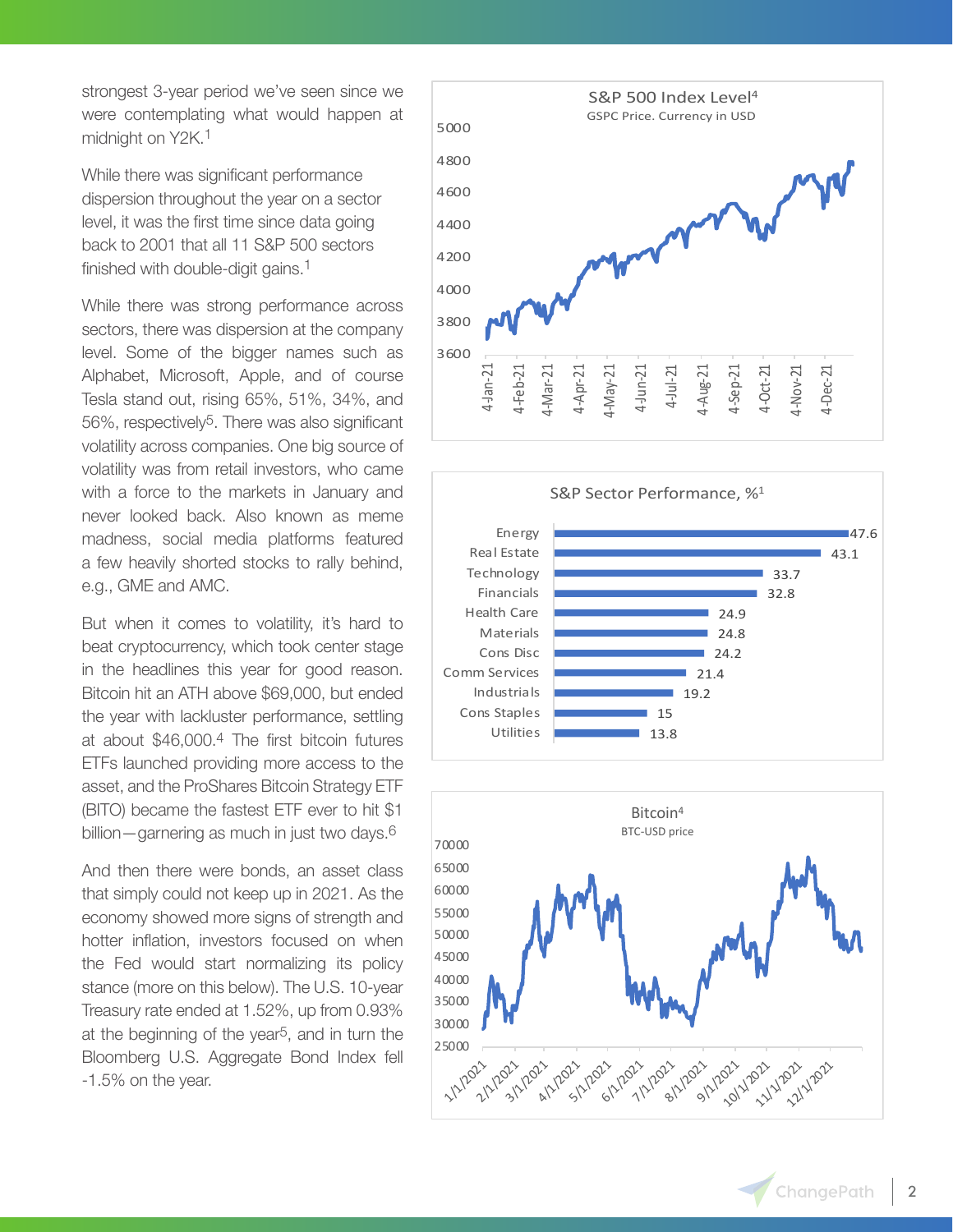## **THE FED AND THE ECONOMY**

While 2021 didn't come without challenges (cue: large container ship gets stuck in the Suez Canal), the year was marked by rebounding economic growth as we saw one of the fastest recessions followed by one of the fastest recoveries in the U.S. By the end of Q2, real GDP had surpassed its pre-COVID peak.7

Along with the rebound in the economy, inflation hit its strongest pace in nearly 40 years and the labor market tightened (very quickly).

High inflation and falling unemployment led to the Fed's decision to accelerate its pace of tapering at its December meeting. The current pace suggests a tapering conclusion in March 2022 and should pave the way for rate hikes next year.